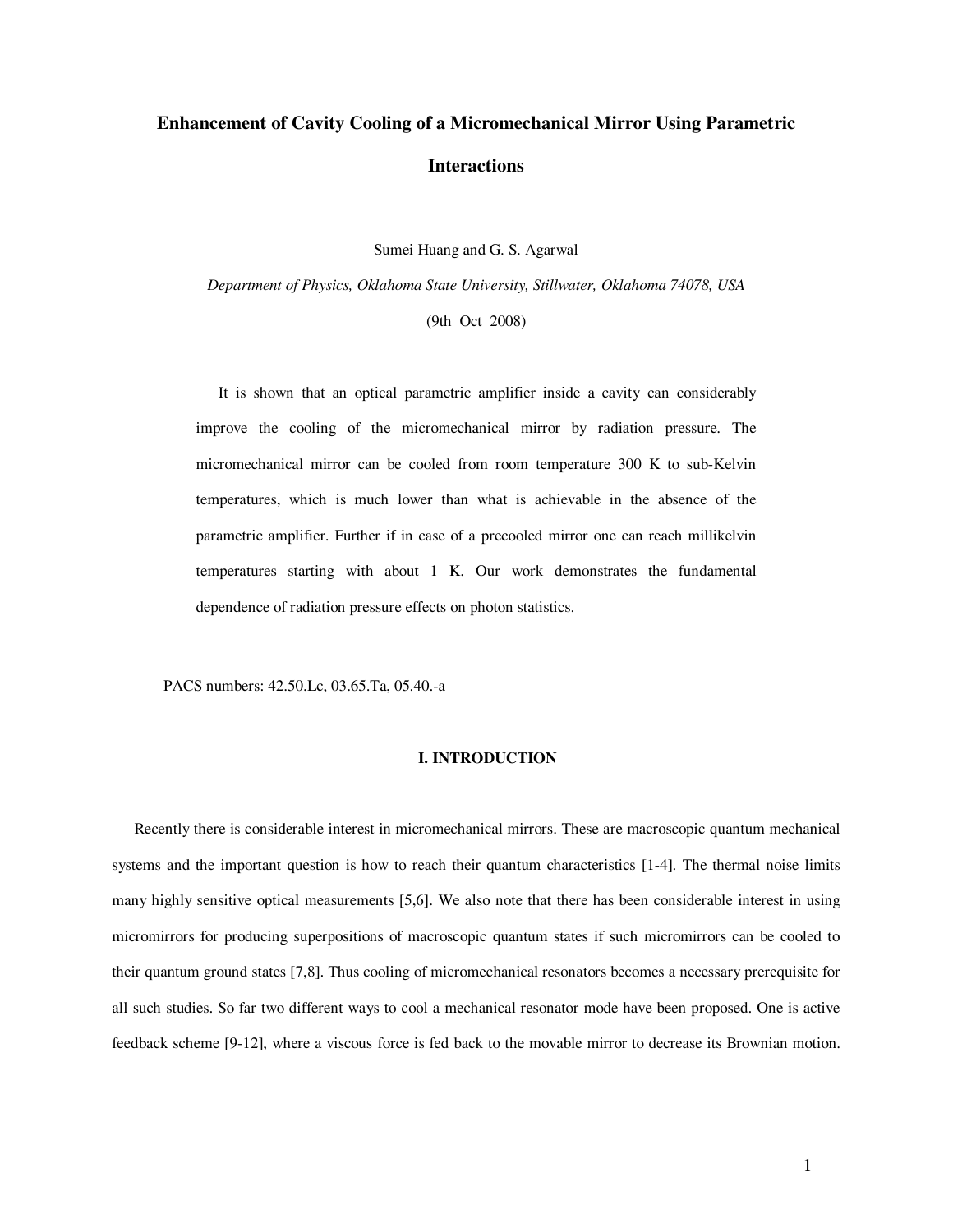The other is passive feedback scheme [4,13-17], in which the Brownian motion of the movable mirror is damped by the radiation pressure force exerted by photons in an appropriately detuned optical cavity.

 Clearly we need to think of methods which can cool the micromirror toward its ground state. Since radiation pressure depends on the number of photons, one would think that the cooling of the micromirror can be manipulated by using effects of the photon statistics. In this paper, we propose and analyze a new method to achieve cooling of a movable mirror to sub-Kelvin temperatures by using a type I optical parametric amplifier inside a cavity. We remind the reader of the great success of cavities with parametric amplifiers in the production of nonclassical light [18-20]. The movable mirror can reach a minimum temperature of about few hundred mK, a factor of 500 below room temperature 300K. The lowering of the temperature is achieved by changes in photon statistics due to parametric interactions [21-26]. Note that if the mirror is already precooled to say about 1 K, then we show that by using OPA we can cool to about millikelvin temperatures or less.

The paper is organized as follows. In section II we describe the model and derive the quantum Langevin equations. In section III we obtain the stability conditions, calculate the spectrum of fluctuations in position and momentum of the movable mirror, and define the effective temperature of the movable mirror. In section Ⅳ we show how the movable mirror can be effectively cooled by using parametric amplifier inside the cavity.

## Ⅱ. MODEL

We consider a degenerate optical parametric amplifier (OPA) inside a Fabry-Perot cavity with one fixed partially transmitting mirror and one movable totally reflecting mirror in contact with a thermal bath in equilibrium at temperature  $T$ , as shown in the Fig. 1. The movable mirror is free to move along the cavity axis and is treated as a quantum mechanical harmonic oscillator with effective mass *m*, frequency  $\omega_m$  and energy decay rate  $\gamma_m$ . The effect of the thermal bath can be modeled by a Langevin force. The cavity field is driven by an input laser field with frequency  $\omega_L$  and positive amplitude related to the input laser power *P* by  $\tilde{\varepsilon} = \sqrt{P/(\hbar \omega_L)}$ . When photons in the cavity reflect off the surface of the movable mirror, the movable mirror will receive the action of the radiation pressure force, which is proportional to the instantaneous photon number inside the cavity. So the mirror can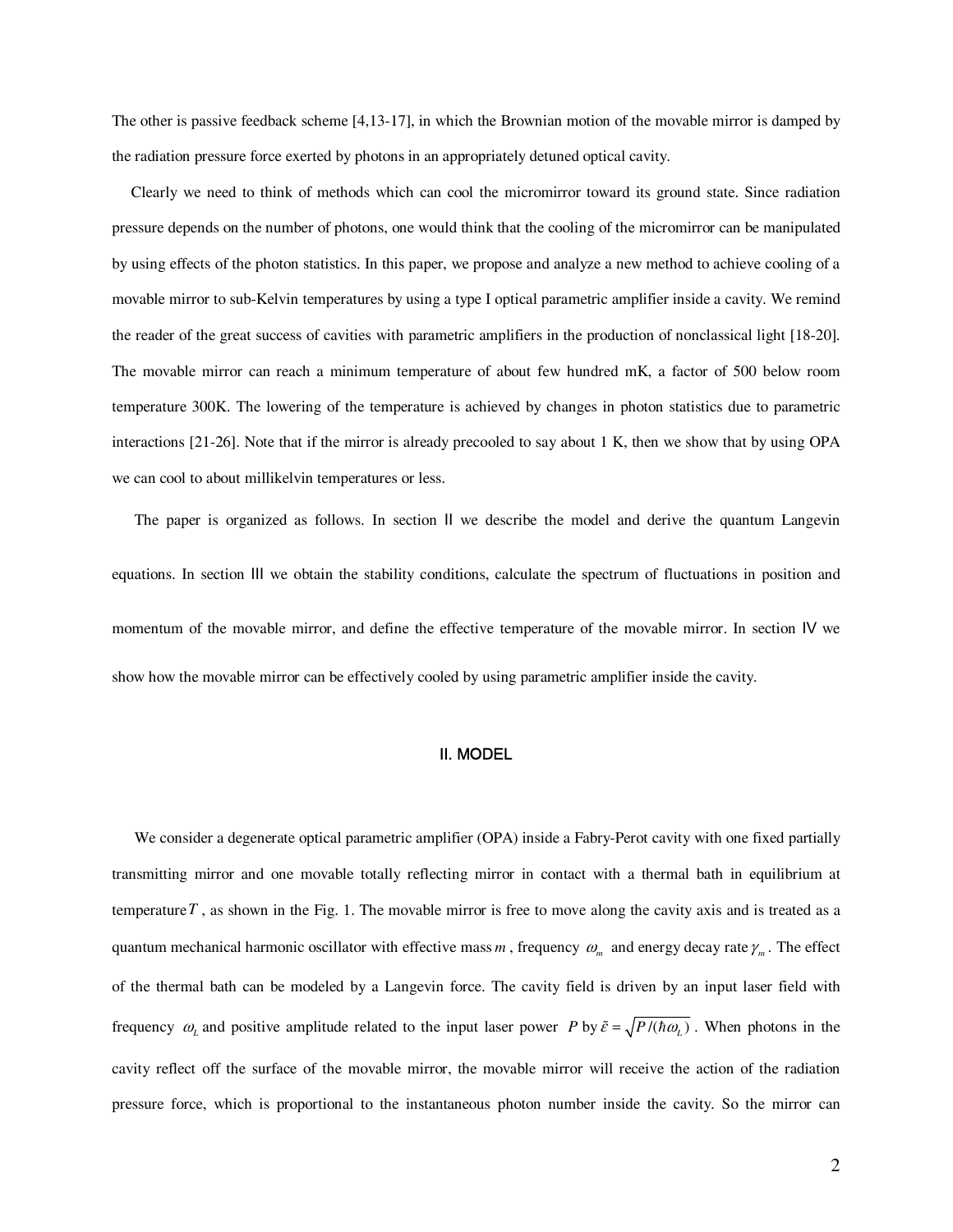oscillate under the effects of the thermal Langevin force and the radiation pressure force. Meanwhile, the movable mirror's motion changes the length of the cavity; hence the movable mirror displacement from its equilibrium position will induce a phase shift on the cavity field.



FIG. 1. Sketch of the cavity used to cool micromechanical mirror. The cavity contains a nonlinear crystal which is pumped by a laser (not shown) to produce parametric amplification and to change photon statistics in the cavity.

Here we assume the system is in the adiabatic limit, which means  $\omega_m \ll \pi c/L$ ; *c* is the speed of light in vacuum and *L* is the cavity length in the absence of the cavity field. We assume that the motion of the mirror is so slow that the scattering of photons to other cavity modes can be ignored, thus we can consider one cavity mode only [27,28], say,  $\omega_c$ . Moreover, in the adiabatic limit, the number of photons generated by the Casimir effect [29], retardation and Doppler effects is negligible [9,30,31]. Under these conditions, the total Hamiltonian for the system in a frame rotating at the laser frequency  $\omega$ <sub>c</sub> can be written as

$$
H = \hbar(\omega_c - \omega_L)n_c - \hbar\chi n_c q + \frac{1}{2}(\frac{p^2}{m} + m\omega_m^2 q^2) + i\hbar\varepsilon(c^+ - c) + i\hbar G(e^{i\theta}c^{+2} - e^{-i\theta}c^2).
$$
 (1)

Here *c* and  $c^+$  are the annihilation and creation operators for the field inside the cavity, respectively;  $n_c = c^+ c$  is the number of the photons inside the cavity; *q* and *p* are the position and momentum operators for the movable mirror. The parameter  $\chi = \omega_c / L$  is the coupling constant between the cavity and the movable mirror; and  $\varepsilon = \sqrt{2\kappa \tilde{\varepsilon}}$ . Note that  $\kappa$  is the photon decay rate due to the photon leakage through the fixed partially transmitting mirror. Further  $\kappa = \pi c/(2FL)$ , where *F* is the cavity finesse. In Eq. (1), *G* is the nonlinear gain of the OPA, and  $\theta$  is the phase of the field driving the OPA. The parameter *G* is proportional to the pump driving the OPA.

In Eq. (1), the first term corresponds to the energy of the cavity field, the second term arises from the coupling of the movable mirror to the cavity field via radiation pressure, the third term gives the energy of the movable mirror,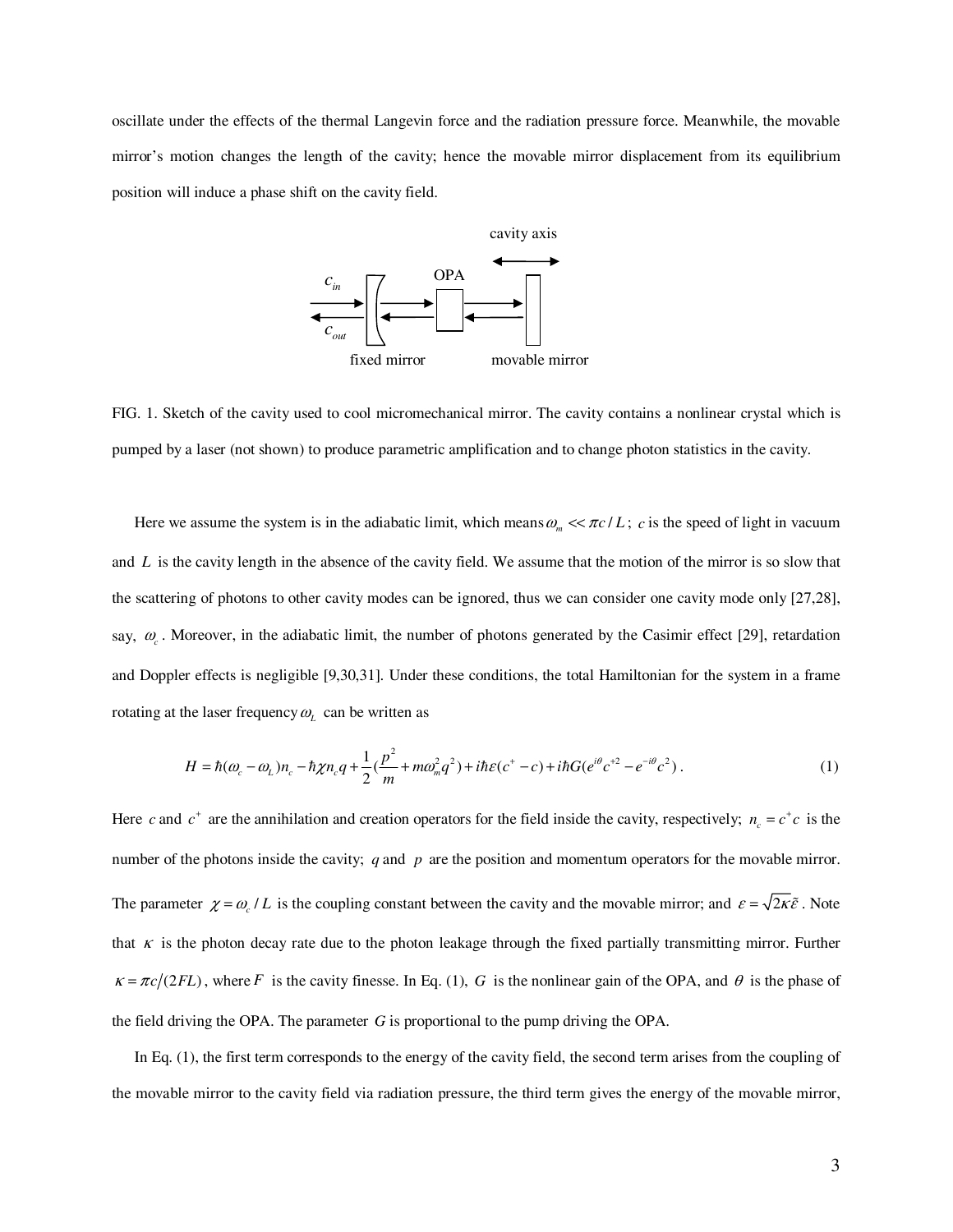the fourth term describes the coupling between the input laser field and the cavity field, the last term is the coupling between the OPA and the cavity field.

The motion of the system can be described by the Heisenberg equations of motion and adding the corresponding damping and noise terms, which leads to the following quantum Langevin equations

$$
\dot{q} = p/m,
$$
\n
$$
\dot{p} = -m\omega_m^2 q + \hbar \chi n_c - \gamma_m p + \xi,
$$
\n
$$
\dot{c} = i(\omega_L - \omega_c)c + i\chi qc + \varepsilon + 2Ge^{i\theta}c^+ - \kappa c + \sqrt{2\kappa}c_m.
$$
\n(2)

Here  $c_{in}$  is the input vacuum noise operator with zero mean value; its correlation function is [32]

$$
\langle \delta c_{in}(t) \delta c_{in}^{+}(t') \rangle = \delta(t - t'),
$$
  

$$
\langle \delta c_{in}(t) \delta c_{in}(t') \rangle = \langle \delta c_{in}^{+}(t) \delta c_{in}(t') \rangle = 0.
$$
 (3)

The force  $\xi$  is the Brownian noise operator resulting from the coupling of the movable mirror to the thermal bath, whose mean value is zero, and it has the following correlation function at temperature *T* [31]

$$
\langle \xi(t)\xi(t')\rangle = \frac{\hbar\gamma_m}{2\pi} m \int \omega e^{-i\omega(t-t')} [\coth(\frac{\hbar\omega}{2k_B T}) + 1] d\omega,
$$
\n(4)

where  $k<sub>B</sub>$  is the Boltzmann constant and *T* is the thermal bath temperature. In order to analyze Eq. (2), we use standard methods from Quantum Optics [33]. A detailed calculation of the temperature for  $G = 0$  is given by Paternostro *et al*. [16]. By setting all the time derivatives in Eq. (2) be zero, we obtain the steady-state mean values

$$
p_s = 0, \ q_s = \frac{\hbar \chi \left| c_s \right|^2}{m \omega_m^2}, \ c_s = \frac{\kappa - i \Delta + 2Ge^{i\theta}}{\kappa^2 + \Delta^2 - 4G^2} \varepsilon \ , \tag{5}
$$

where

$$
\Delta = \omega_c - \omega_L - \chi q_s = \Delta_0 - \chi q_s = \Delta_0 - \frac{\hbar \chi^2 |c_s|^2}{m \omega_m^2}
$$
\n(6)

is the effective cavity detuning, including the radiation pressure effects. The modification of the detuning by the  $\chi q$  term depends on the range of parameters. The  $q_s$  denotes the new equilibrium position of the movable mirror relative to that without the driving field. Further  $c<sub>s</sub>$  represents the steady-state amplitude of the cavity field. Note that  $q_s$  and  $c_s$  can display optical multistable behavior, which is a nonlinear effect induced by the radiation-pressure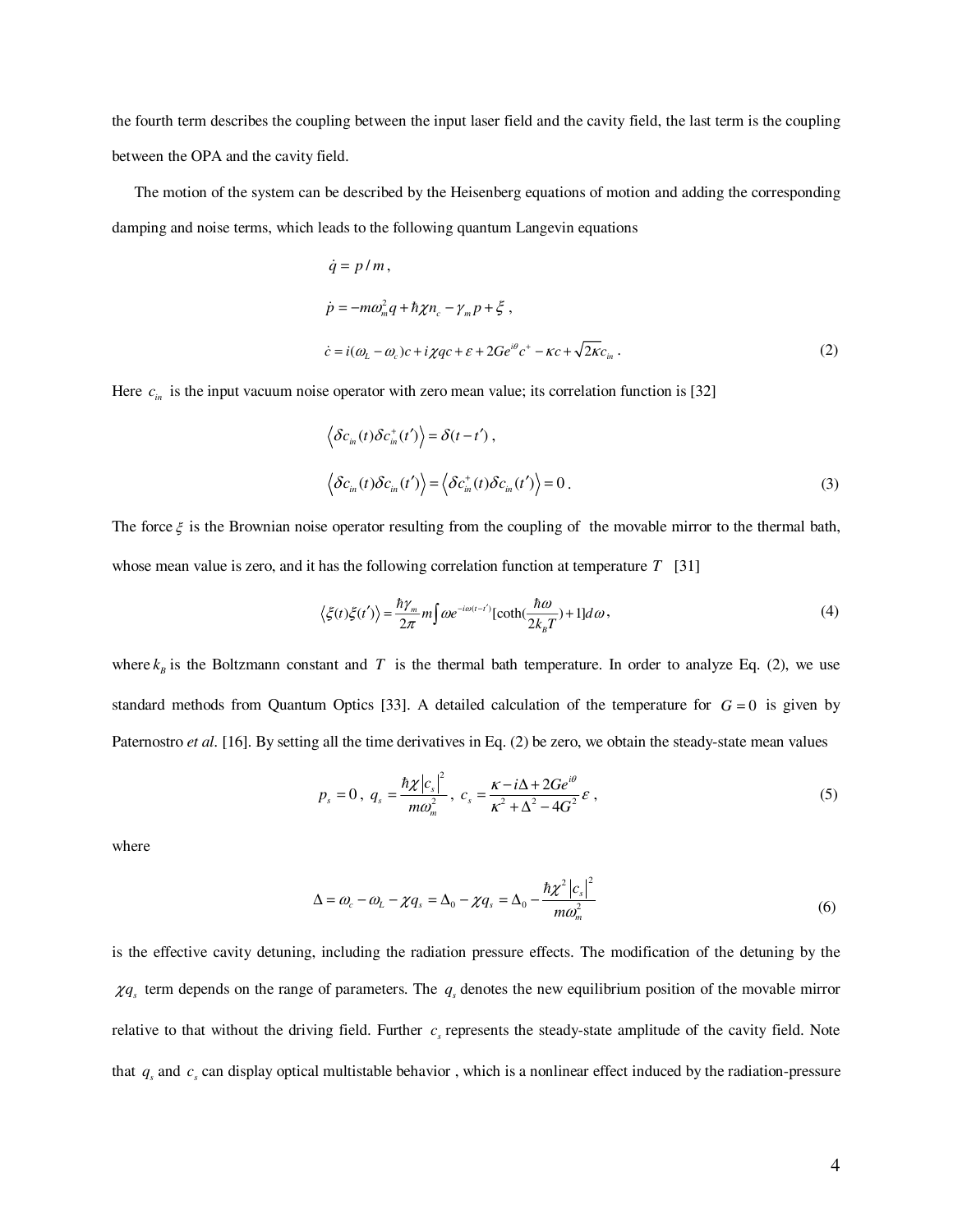coupling of the movable mirror to the cavity field. Mathematically this is contained in the dependence of the detuning parameter  $\Delta$  on the mirror's amplitude  $q_s$ . It is evident from Eqs. (5) and (6) that  $\Delta$  satisfies a fifth order equation and in principle can have 5 real solutions implying multistability. Generally, in this case, at most three solutions would be stable. The bistable behavior is reported in Refs [34,35].

## **III. RADIATION PRESSURE AND QUANTUM FLUCTUATIONS**

In order to determine the cooling of the mirror, we need to find out the fluctuations in the mirror's amplitude. Since the problem is nonlinear, we assume that the nonlinearity is weak. We are thus interested in the dynamics of small fluctuations around the steady state of the system. Such a linearized analysis is quite common in quantum optics [33,36]. So we write each operator of the system as the sum of its steady-state mean value and a small fluctuation with zero mean value,

$$
q = q_s + \delta q, p = p_s + \delta p, c = c_s + \delta c \tag{7}
$$

Inserting Eq. (7) into Eq. (2), then assuming  $|c_s| \gg 1$ , we get the linearized quantum Langevin equations for the fluctuation operators

$$
\delta \dot{q} = \delta p / m ,
$$
  
\n
$$
\delta \dot{p} = -m \omega_m^2 \delta q + \hbar \chi (c_s \delta c^+ + c_s^* \delta c) - \gamma_m \delta p + \xi ,
$$
  
\n
$$
\delta \dot{c} = -i \Delta \delta c + i \chi c_s \delta q + 2Ge^{i\theta} \delta c^+ - \kappa \delta c + \sqrt{2\kappa} \delta c_{in} ,
$$
  
\n
$$
\delta \dot{c}^+ = i \Delta \delta c^+ - i \chi c_s^* \delta q + 2Ge^{-i\theta} \delta c - \kappa \delta c^+ + \sqrt{2\kappa} \delta c_{in}^* .
$$
\n(8)

Introducing the cavity field quadratures  $\delta x = \delta c^+ + \delta c$  and  $\delta y = i(\delta c^+ - \delta c)$ , and the input noise quadratures  $\delta x_{in} = \delta c_{in}^+ + \delta c_{in}$  and  $\delta y_{in} = i(\delta c_{in}^+ - \delta c_{in})$ , Eq. (8) can be written in the matrix form

$$
\dot{f}(t) = Af(t) + \eta(t),\tag{9}
$$

where  $f(t)$  is the column vector of the fluctuations,  $\eta(t)$  is the column vector of the noise sources. For the sake of simplicity, their transposes are

$$
f(t)^T = (\delta q, \delta p, \delta x, \delta y),
$$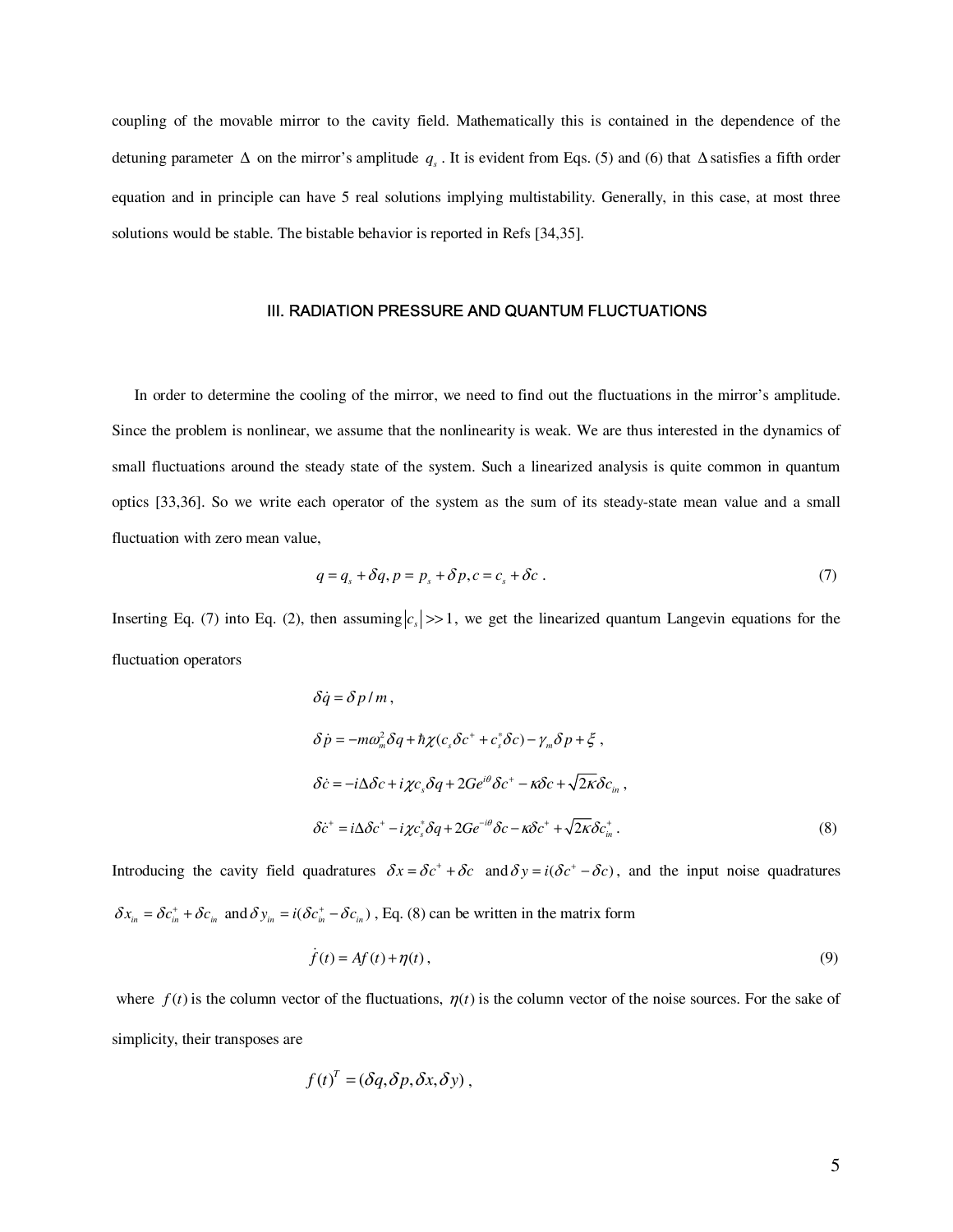$$
\eta(t)^{T} = (0, \xi, \sqrt{2\kappa} \delta x_{in}, \sqrt{2\kappa} \delta y_{in}); \qquad (10)
$$

and the matrix *A* is given by

$$
A = \begin{pmatrix} 0 & \frac{1}{m} & 0 & 0 \\ -m\omega_m^2 & -\gamma_m & \hbar\chi \frac{c_s + c_s^*}{2} & \hbar\chi \frac{c_s - c_s^*}{2i} \\ i\chi(c_s - c_s^*) & 0 & -(K - 2G\cos\theta) & \Delta + 2G\sin\theta \\ \chi(c_s + c_s^*) & 0 & -\Delta + 2G\sin\theta & -(K + 2G\cos\theta) \end{pmatrix}.
$$
 (11)

The solutions to Eq. (9) are stable only if all the eigenvalues of the matrix  $\vec{A}$  have negative real parts. Applying the Routh-Hurwitz criterion [37,38], we get the stability conditions

$$
2\kappa(\kappa^{2} - 4G^{2} + \Delta^{2} + 2\kappa\gamma_{m}) + \gamma_{m}(2\kappa\gamma_{m} + \omega_{m}^{2}) > 0,
$$
  
\n
$$
(2\kappa + \gamma_{m})^{2} \left[\frac{2\hbar\chi^{2} |c_{s}|^{2}}{m} \Delta + \frac{2\hbar\chi^{2} (c_{s}^{2} + c_{s}^{*2}) G \sin \theta}{m} + \frac{2\hbar\chi^{2} (c_{s}^{2} - c_{s}^{*2}) G \cos \theta}{m}\right] + 2\kappa\gamma_{m} \left\{ (\kappa^{2} - 4G^{2} + \Delta^{2})^{2} + (2\kappa\gamma_{m} + \gamma_{m}^{2})(\kappa^{2} - 4G^{2} + \Delta^{2}) + \omega_{m}^{2} [2(\kappa^{2} + 4G^{2} - \Delta^{2}) + \omega_{m}^{2} + 2\kappa\gamma_{m}] \right\} > 0,
$$
  
\n
$$
\omega_{m}^{2} (\kappa^{2} - 4G^{2} + \Delta^{2}) - \frac{2\hbar\chi^{2} |c_{s}|^{2}}{m} \Delta - \frac{2\hbar\chi^{2} (c_{s}^{2} + c_{s}^{*2}) G \sin \theta}{m} - \frac{2\hbar\chi^{2} (c_{s}^{2} - c_{s}^{*2}) G \cos \theta}{m} > 0.
$$
 (12)

Note that in the absence of coupling  $\chi$ , the conditions (12) become equivalent to

$$
\kappa^2 - 4G^2 + \Delta^2 > 0\,. \tag{13}
$$

The condition for the threshold for parametric oscillations is  $\kappa^2 - 4G^2 + \Delta^2 = 0$ . We always would work under the condition that (13) is satisfied. Further for  $\chi \neq 0$  we would do numerical simulations using parameters so that conditions (12) are satisfied.

On Fourier transforming all operators and noise sources in Eq. (8) and solving it in the frequency domain, the position fluctuations of the movable mirror are given by

$$
\delta q(\omega) = -\frac{1}{d(\omega)} \{ [\Delta^2 + (\kappa - i\omega)^2 - 4G^2] \xi(\omega) - i\hbar \sqrt{2\kappa} \chi [((\omega + i\kappa - \Delta)c_s + 2iGe^{i\theta}c_s^*) \delta c_m^+(\omega) \}
$$
  
 
$$
+ ((\omega + i\kappa + \Delta)c_s^* + 2iGe^{-i\theta}c_s) \delta c_m(\omega)] \},
$$
 (14)

Where  $d(\omega) = 2\hbar\chi^2(\Delta|c_s|^2 + iGe^{-i\theta}c_s^2 - iGe^{i\theta}c_s^{*2}) + m(\omega^2 - \omega_m^2 + i\omega\gamma_m)[\Delta^2 + (\kappa - i\omega)^2 - 4G^2]$ . In Eq. (14), the first term proportional to  $\zeta(\omega)$  originates from the thermal noise, while the second term proportional to  $\chi$  arises from radiation pressure. So the position fluctuations of the movable mirror are now determined by the thermal noise and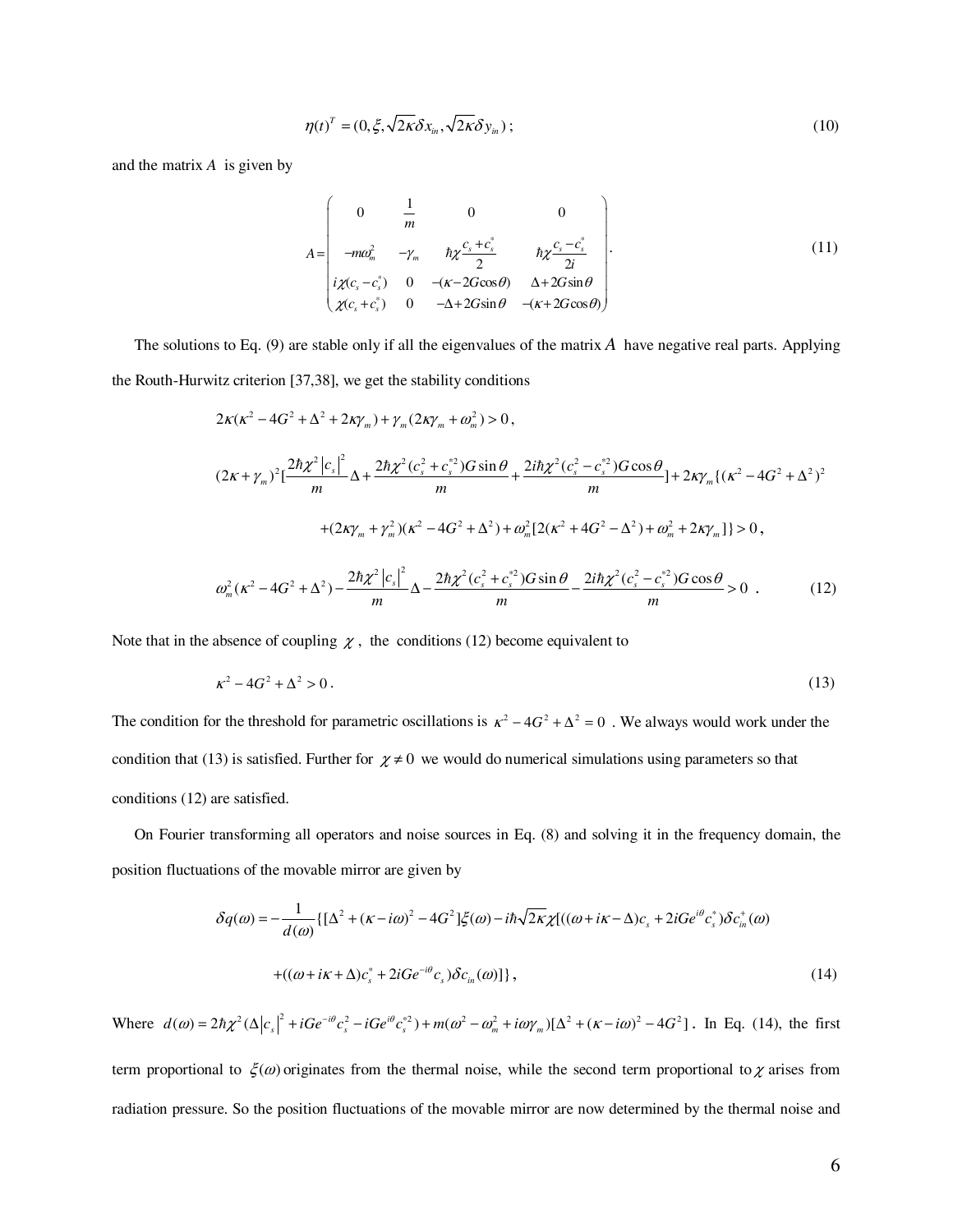radiation pressure. Notice that if there is no radiation pressure, the movable mirror will make Brownian motion,  $\delta q(\omega) = -\xi(\omega) / [m(\omega^2 - \omega_m^2 + i\omega\gamma_m)]$ , whose susceptibility has a Lorentzian shape centered at frequency  $\omega_m$  with width  $\gamma_m$ .

The spectrum of fluctuations in position of the movable mirror is defined by

$$
S_q(\omega) = \frac{1}{4\pi} \int d\Omega e^{-i(\omega + \Omega)t} \left\langle \delta q(\omega) \delta q(\Omega) + \delta q(\Omega) \delta q(\omega) \right\rangle. \tag{15}
$$

To calculate the spectrum, we need the correlation functions of the noise sources in the frequency domain,

$$
\langle \delta c_{in}(\omega) \delta c_{in}^{+}(\Omega) \rangle = 2\pi \delta(\omega + \Omega),
$$
  

$$
\langle \xi(\omega) \xi(\Omega) \rangle = 2\pi \hbar \gamma_m m \omega [1 + \coth(\frac{\hbar \omega}{2k_B T})] \delta(\omega + \Omega).
$$
 (16)

Substituting Eq. (14) and Eq. (16) into Eq. (15), we obtain the spectrum of fluctuations in position of the movable mirror

$$
S_q(\omega) = \frac{\hbar}{|d(\omega)|^2} \{2\kappa \hbar \chi^2 [(\kappa^2 + \omega^2 + \Delta^2 + 4G^2) |c_s|^2 + 2Ge^{i\theta} c_s^{*2} (\kappa - i\Delta) + 2Ge^{-i\theta} c_s^2 (\kappa + i\Delta)]
$$
  
+ 
$$
m\gamma_m \omega [(\Delta^2 + \kappa^2 - \omega^2 - 4G^2)^2 + 4\kappa^2 \omega^2] \times \coth(\frac{\hbar \omega}{2k_B T}) \}.
$$
 (17)

In Eq. (17), the first term is the radiation pressure contribution, whereas the second term corresponds to the thermal noise contribution. Then Fourier transforming  $\delta \dot{q} = \delta p/m$  in Eq. (8), we get  $\delta p(\omega) = -im\omega \delta q(\omega)$ , which leads to the spectrum of fluctuations in momentum of the movable mirror

$$
S_p(\omega) = m^2 \omega^2 S_q(\omega). \tag{18}
$$

For a system in thermal equilibrium, we can use the equipartition theorem to define temperature

$$
\frac{1}{2}m\omega_m^2\left\langle q^2\right\rangle = \frac{\left\langle p^2\right\rangle}{2m} = \frac{1}{2}k_B T_{\text{eff}}
$$
, where  $\left\langle q^2\right\rangle = \frac{1}{2\pi} \int_{-\infty}^{+\infty} S_q(\omega) d\omega$ , and  $\left\langle p^2\right\rangle = \frac{1}{2\pi} \int_{-\infty}^{+\infty} S_p(\omega) d\omega$ . However here we are

dealing with a driven system and  $1$   $\sqrt{p^2 + q^2 + q^2}$  $\frac{1}{2} m \omega_m \vee q$  /  $\overline{2}$ *p*  $m\omega_m^2 \langle q^2 \rangle \neq \frac{\lambda^2}{2m}$ , hence the question is how to define temperature. We use an

effective temperature defined by the total energy of the movable mirror  $1$   $\sqrt{p^2}$  $k_B T_{\text{eff}} = \frac{1}{2} m \omega_m^2 \langle q^2 \rangle + \frac{\langle p^2 \rangle}{2m}$ . We also

introduce the parameter  $r = m^2 \omega_m^2 \langle q^2 \rangle / \langle p^2 \rangle$ . This parameter gives us the relative importance of fluctuations in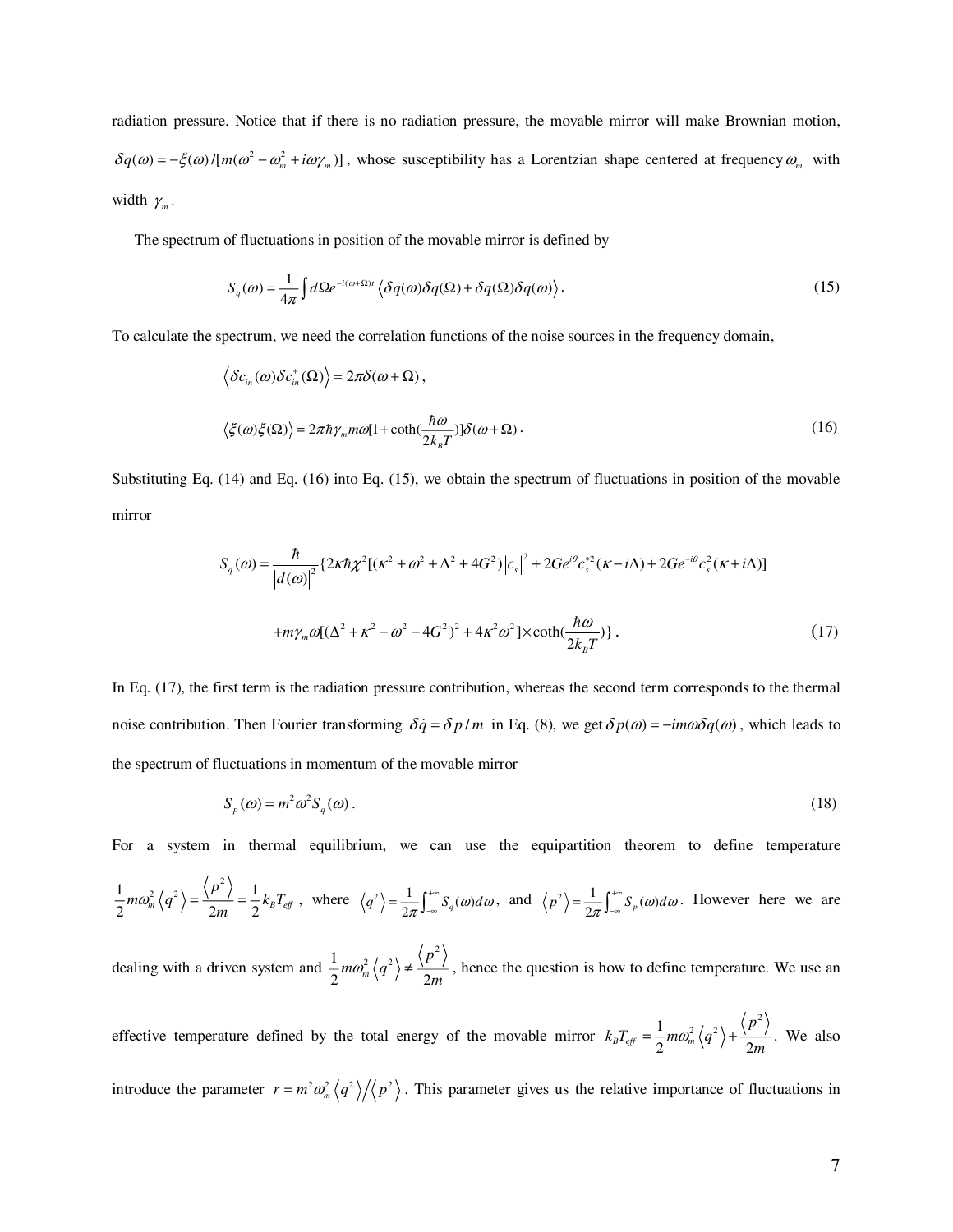position and momentum of the mirror. We mention that one can calculate the quantum state of the oscillator and we find that the Wigner function is Gaussian.

The Eq. (17) is our key result which tells how the temperature of the micromirror would depend on the parameters of the cavity:  $\kappa$ , gain of the OPA, external laser power etc. We specifically investigate the dependence of the temperature on the gain  $G$  and the phase  $\theta$  associated with the parametric amplification process. In the limit of  $G \rightarrow 0$ , the result (17) reduces to the one derived by Paternostro *et al.* [16].

## Ⅳ. COOLING MIRROR TO ABOUT SUB-KELVIN TEMPERATURES

In this section, we present the possibility of cooling the micromirror to temperatures of about sub-Kelvin by using parametric amplifiers inside cavities. In all the numerical calculations we choose the values of the parameters which are similar to those used in recent experiments:  $\lambda_L = 2\pi c / \omega_L = 1064 \text{ nm}$ ,  $L = 25 \text{ mm}$ ,  $P = 4 \text{ mW}$ ,  $m = 15$  ng,  $\omega_m / (2\pi) = 275$  kHz, the mechanical quality factor  $Q = \omega_m / \gamma_m = 2.1 \times 10^4$ . Further in the high temperature limit  $k_B T \gg \hbar \omega$ , we have  $\coth(\hbar \omega/2k_B T) \approx 2k_B T / \hbar \omega$ .

## A. FROM ROOM TEMPERATURE (*T* = 300 K ) TO ABOUT SUB-KELVIN TEMPERATURES.

If we choose  $\kappa = 10^8$  s<sup>-1</sup>,  $F = 188.4$  s<sup>-1</sup>,  $G = 0$ , to satisfy the stability conditions (12), the detuning has to satisfy  $\Delta_0 \ge 4 \times 10^6$  s<sup>-1</sup>. The Fig. 2 gives the variations of the  $\chi q_s$ , the effective temperature  $T_{\text{eff}}$ , and the parameter *r* with the detuning  $\Delta_0$ . It should be borne in mind that for the range of the detuning shown in the Fig. 2,  $\Delta = \Delta_0 - \chi q_s \approx \Delta_0$ . We find the  $\chi q_s$  is single valued, so the movable mirror is monostable. Note that the parameter *r* is very close to

unity,  $1$   $\sqrt{p^2}$  $\frac{1}{2} m \omega_m \vee q$  /  $\sim \frac{1}{2}$ *p*  $m\omega_m^2\langle q^2\rangle \approx \frac{\langle q^2\rangle}{2m}$ ; the mirror is thus in nearly thermal equilibrium. The Fig. 2 shows the possibility of cooling the mirror to a temperature of 15.23 K for  $\Delta_0 = 4.9 \times 10^7$  s<sup>-1</sup>, which is in agreement with the previous calculation [16].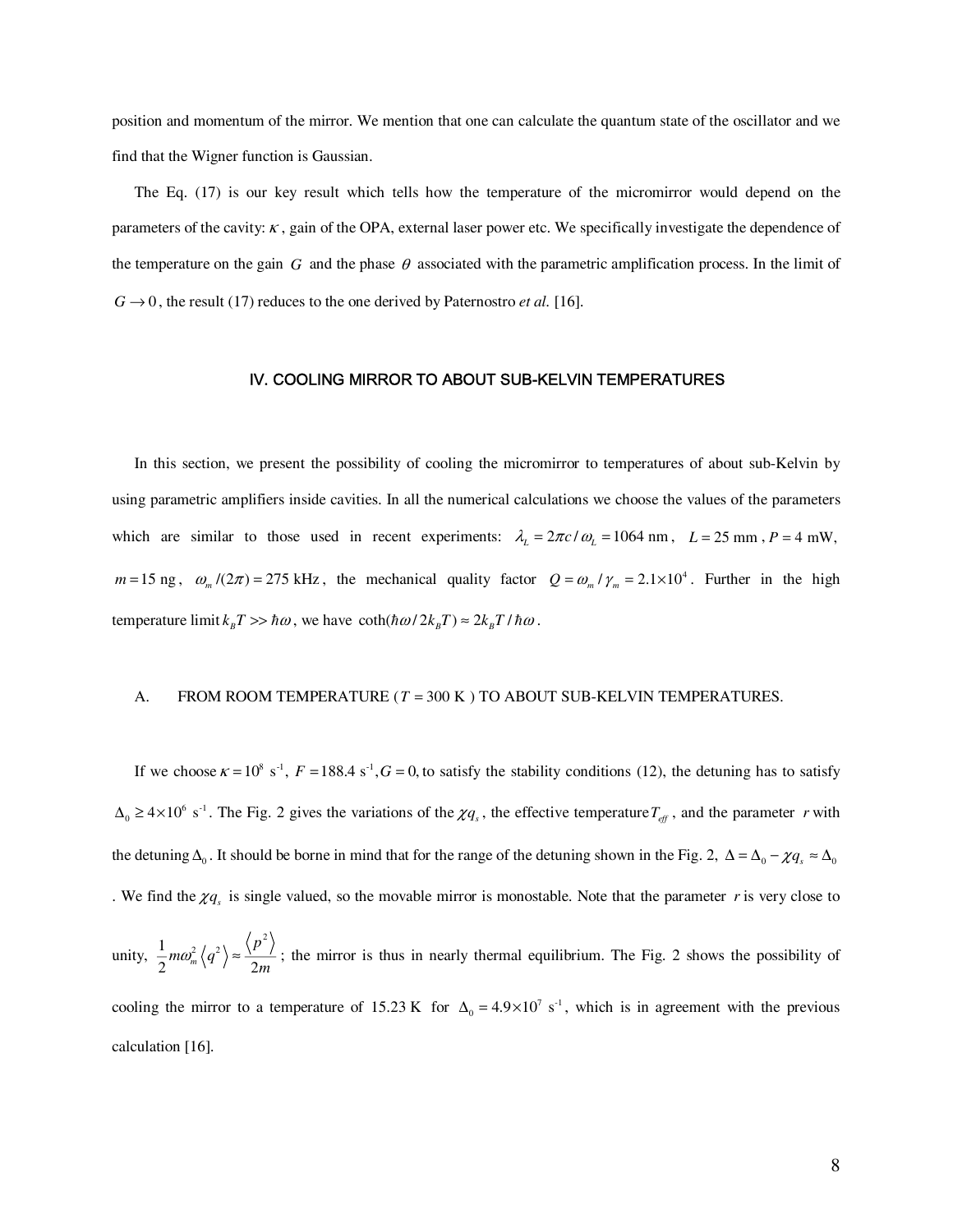

FIG. 2 (color online). The dotted curve indicates the  $\chi q_s (10^6 s^{-1})$  as a function of the detuning  $\Delta_0 (10^7 s^{-1})$ (rightmost vertical scale). The solid curve shows the effective temperature  $T_{\text{eff}}$  (K) as a function of the detuning  $\Delta_0$  (10<sup>7</sup>s<sup>-1</sup>) (leftmost vertical scale). The dashed curve represents the parameter *r* as a function of the detuning  $\Delta_0$  (10<sup>7</sup>s<sup>-1</sup>) (leftmost vertical scale). Parameters: cavity decay rate  $\kappa = 10^8$  s<sup>-1</sup>, cavity finesse  $F = 188.4$  s<sup>-1</sup>, parametric gain  $G = 0$ .

Now we keep the values of  $\kappa$ , and F the same as in the Fig. 2, and we choose parametric gain  $G = 3.5 \times 10^{7} \text{ s}^{-1}$ and parametric phase  $\theta = 0$ , the detuning has to satisfy  $\Delta_0 \ge 5.7 \times 10^7$  s<sup>-1</sup>. If  $\Delta_0 < 5.7 \times 10^7$  s<sup>-1</sup> and for fixed *k* and *G* , the system will be unstable. The threshold for unstable behavior occurs when any of the three conditions (12) is not satisfied. It may be noted that the threshold for parametric oscillation has been of great importance in connection with the production of nonclassical–squeezed light. Near the parametric thresholds but under (13), large degrees of squeezing was produced [18,19]. Thus it would be advantageous to work near the threshold of instability but below the instability point. The Fig. 3 shows the variations of the  $\chi q_s$ , the effective temperature  $T_{ef}$ , and the parameter *r* with the detuning  $\Delta_0$ . We find the  $\chi q_s$  is still single valued, so the movable mirror is still monostable. The minimum temperature reached is 0.65 K for  $\Delta_0 = 6.7 \times 10^7 \text{ s}^{-1}$ . Thus with parametric amplifier the minimum temperature is about a factor of 20 lower than the one without parametric interaction. Note that the parameter *r* is always larger than 1, implying that momentum fluctuations are suppressed over position fluctuations. Note that as one moves away from the threshold for parametric instability, the minimum temperature does not rise sharply which is in contrast to the behavior in the Fig. 2, and is advantageous in giving one flexibility about the choice of the detuning parameter.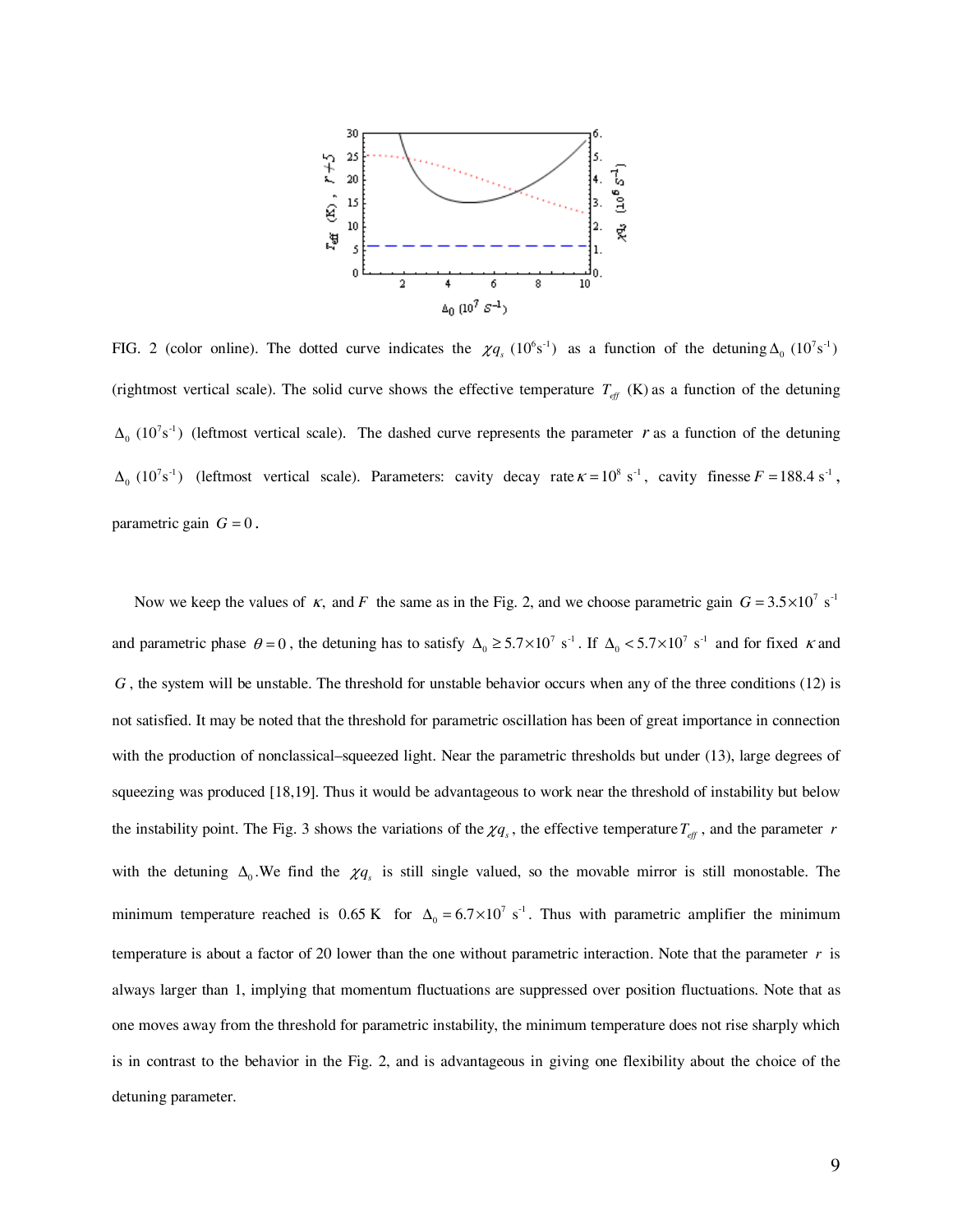

FIG. 3 (color online). The dotted curve indicates the  $\chi q_s (10^7 s^{-1})$  as a function of the detuning  $\Delta_0 (10^7 s^{-1})$ (rightmost vertical scale). The position that corresponds to the minimum effective temperature reached is indicated by the arrow. The solid curve shows the effective temperature  $T_{\text{eff}}$  (K) as a function of the detuning  $\Delta_0$  (10<sup>7</sup>s<sup>-1</sup>) (leftmost vertical scale). The dashed curve represents the parameter *r* as a function of the detuning  $\Delta_0$  (10<sup>7</sup>s<sup>-1</sup>) (leftmost vertical scale). Parameters: cavity decay rate  $\kappa = 10^8$  s<sup>-1</sup>, cavity finesse  $F = 188.4$  s<sup>-1</sup>, parametric gain  $G = 3.5 \times 10^{7}$  s<sup>-1</sup>, parametric phase  $\theta = 0$ .

We next examine the case when the behavior of the system is multistable. For this purpose, we choose the cavity to have higher quality factor. We choose  $\kappa = 10^7$  s<sup>-1</sup>,  $F = 1884$  s<sup>-1</sup>,  $G = 5 \times 10^6$  s<sup>-1</sup>,  $\theta = 3\pi/4$ , then to satisfy the stability conditions (12), the detuning has to satisfy  $\Delta_0 \ge 1.847 \times 10^7$  s<sup>-1</sup>. The Fig. 4 gives the behavior of  $\chi q_s$  as a function of the detuning  $\Delta_0$ . We find the  $\chi q_s$  is multivalued, so the movable mirror is multistable. By use of the lowest curve of the  $\chi q_s$ , we obtain the variations of the effective temperature  $T_{ef}$  and the parameter *r* with the detuning  $\Delta_0$ , as shown in the Fig. 5. We choose the range of the detuning is  $2.0 \times 10^7$  s<sup>-1</sup> -  $3.0 \times 10^7$  s<sup>-1</sup>. The minimum temperature achieved is 0.265 K for  $\Delta_0 = 2.0 \times 10^7 \text{ s}^{-1}$ . Note that *r* is close to unity but larger than unity. The general trend is clear. By playing around with various parameters like laser power, cavity finesse, parametric gain, one can achieve a variety of different temperatures. As another example, if we choose  $\kappa = 5 \times 10^6$  s<sup>-1</sup>,  $F = 3768 \text{ s}^3$ ,  $G = 10^7 \text{ s}^3$ ,  $\theta = 0.2467 + \pi/2$ , then we find that the minimum temperature is 0.092 K for  $\Delta_0 = 2.13 \times 10^7 \text{ s}^{-1}.$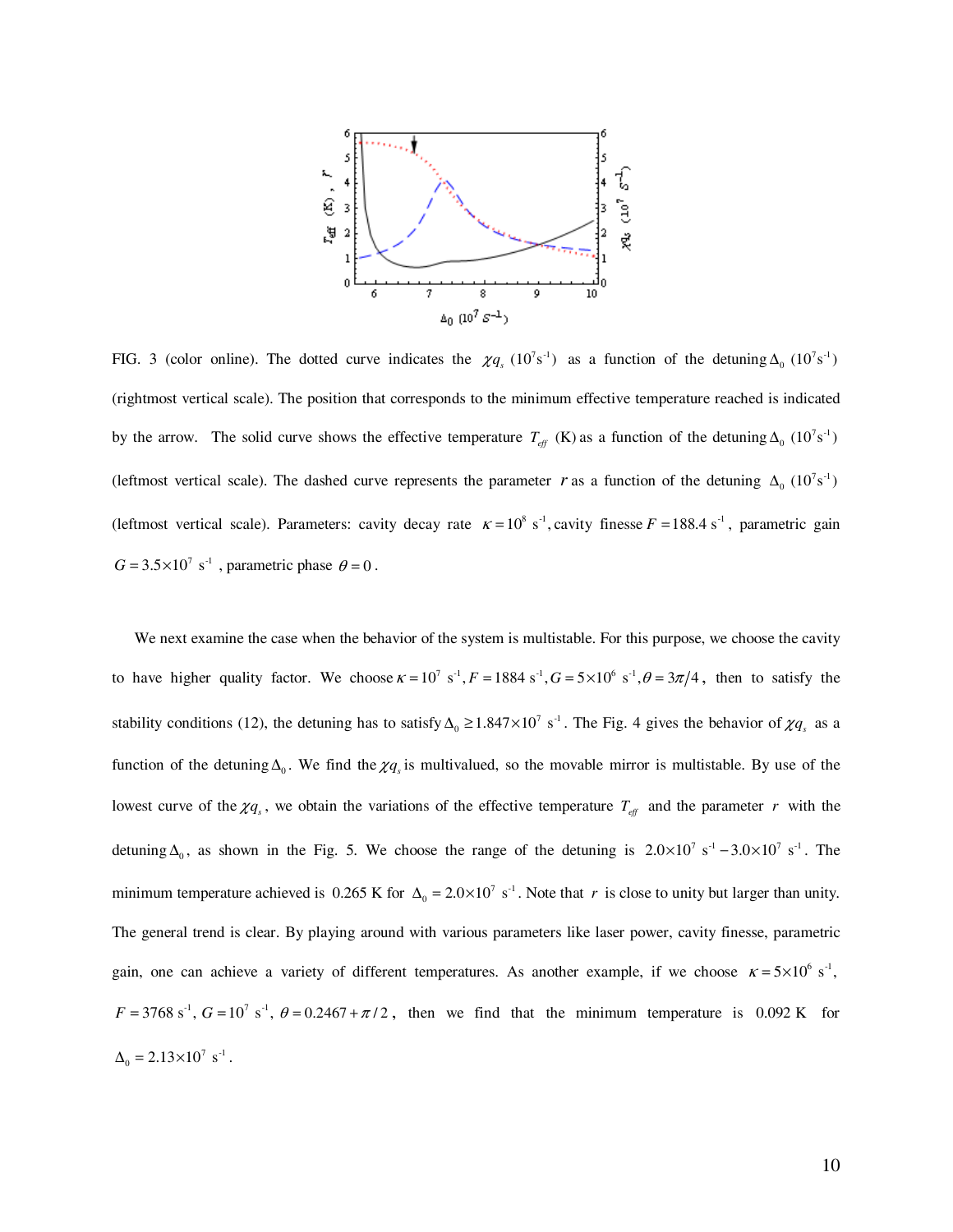

FIG. 4. The behavior of  $\chi q_s$  (10<sup>7</sup>s<sup>-1</sup>) shown as a function of the detuning  $\Delta_0$  (10<sup>7</sup>s<sup>-1</sup>). The position that corresponds to the minimum effective temperature reached is indicated by the arrow. Parameters: cavity decay rate  $\kappa = 10^7 \text{ s}^{-1}$ , cavity finesse  $F = 1884 \text{ s}^{-1}$ , parametric gain  $G = 5 \times 10^6 \text{ s}^{-1}$ , parametric phase  $\theta = 3\pi/4$ .



FIG. 5 (color online). The solid curve shows the effective temperature  $T_{\text{eff}}$  as a function of the detuning  $\Delta_0$  (10<sup>7</sup>s<sup>-1</sup>). The dashed curve represents the parameter *r* as a function of the detuning  $\Delta_0$  (10<sup>7</sup>s<sup>-1</sup>). Parameters: cavity decay rate  $\kappa = 10^7 \text{ s}^{-1}$ , cavity finesse  $F = 1884 \text{ s}^{-1}$ , parametric gain  $G = 5 \times 10^6 \text{ s}^{-1}$ , parametric phase  $\theta = 3\pi/4$ .

## B. FROM 1 K TO MILLIKELVIN TEMPERATURES.

If the thermal bath is cryogenically cooled down to a temperature of 1 K and the mirror is initially thermalized, then we can use radiation pressure effects and photon statistics to reach millikelvin or even lower temperatures.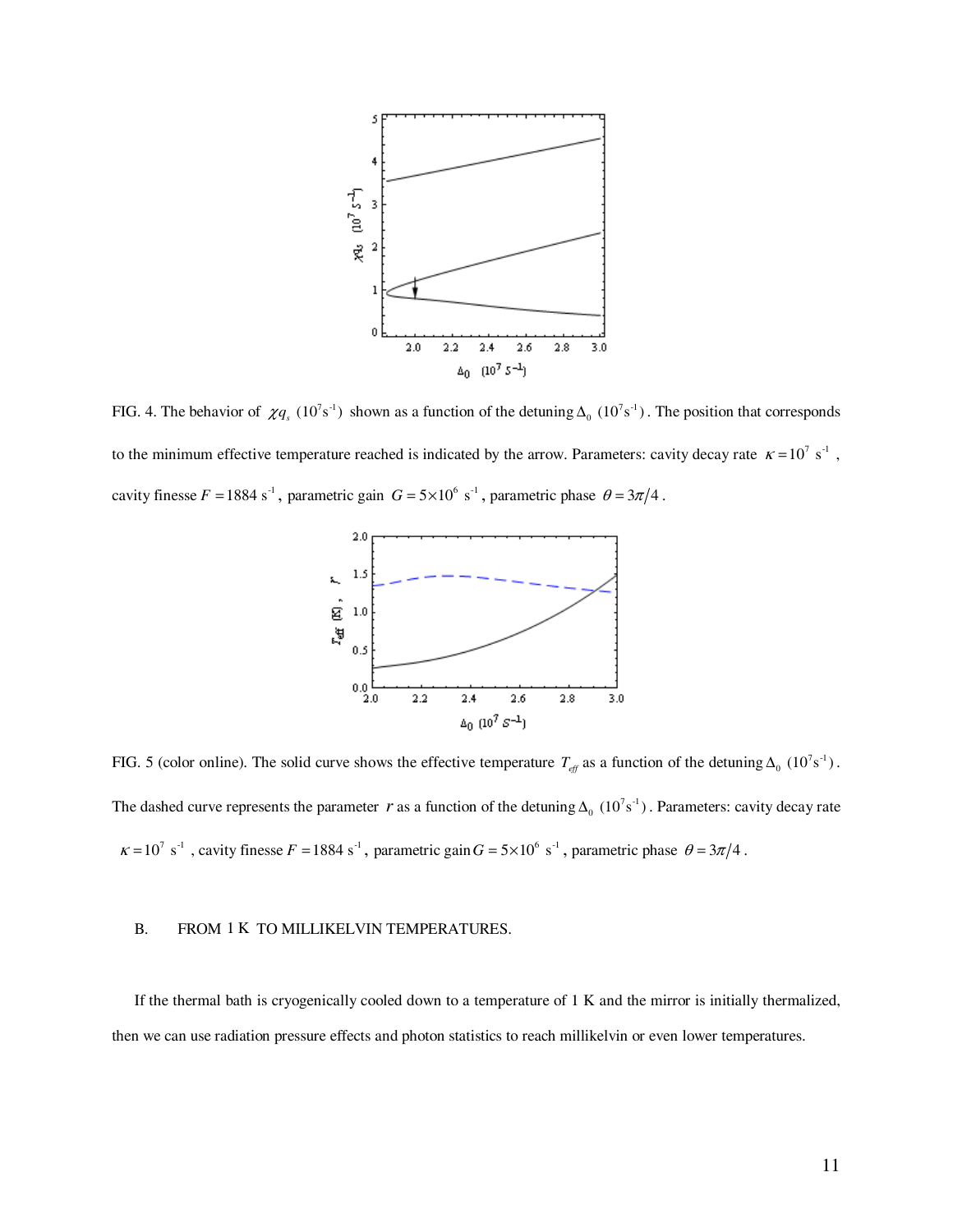If we choose  $\kappa = 10^8$  s<sup>-1</sup>,  $F = 188.4$  s<sup>-1</sup>,  $G = 0$ , the effective temperature  $T_{\text{eff}}$  with the detuning  $\Delta_0$  is shown in the Fig. 6. The minimum temperature reached is  $0.051 \text{ K}$  for  $\Delta_0 = 4.9 \times 10^7 \text{ s}^{-1}$ . Next we examine how the effective temperature changes by the parametric interactions inside the cavity. We keep all other parameters as in the Fig. 6 and choose parametric gain  $G = 3.5 \times 10^7$  s<sup>-1</sup> and phase  $\theta = 0$ . Then the effective temperature  $T_{\text{eff}}$  with the detuning  $\Delta_0$  exhibits behavior as shown in the Fig. 7. The minimum temperature achieved is 0.0044 K for  $\Delta_0 = 7.9 \times 10^7 \text{ s}^{-1}$ , a factor of 12 lower than the one without parametric interaction.



FIG. 6 (color online). The solid curve shows the effective temperature  $T_{\text{eff}}$  (K) as a function of the detuning  $\Delta_0$  (10<sup>7</sup>s<sup>-1</sup>) (leftmost vertical scale). The dashed curve represents the parameter *r* as a function of the detuning  $\Delta_0$  (10<sup>7</sup>s<sup>-1</sup>) (rightmost vertical scale). Parameters: cavity decay rate  $\kappa = 10^8$  s<sup>-1</sup>, cavity finesse  $F = 188.4$  s<sup>-1</sup>, parametric gain  $G = 0$ .



FIG. 7 (color online). The solid curve shows the effective temperature  $T_{\text{eff}}$  (K) as a function of the detuning  $\Delta_0$  (10<sup>7</sup>s<sup>-1</sup>) (leftmost vertical scale). The dashed curve represents the parameter *r* as a function of the detuning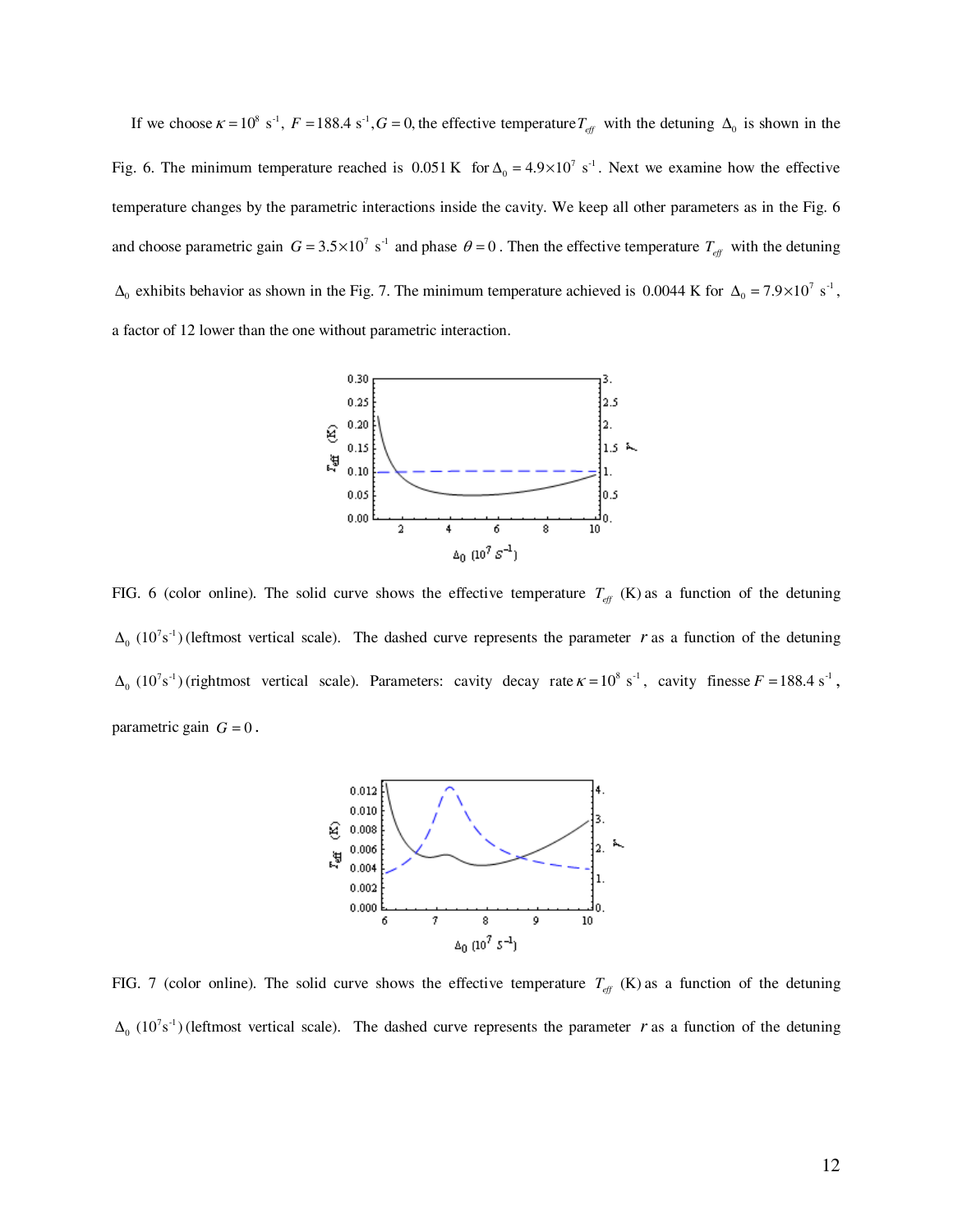$\Delta_0$  (10<sup>7</sup>s<sup>-1</sup>) (rightmost vertical scale). Parameters: cavity decay rate  $\kappa = 10^8$  s<sup>-1</sup>, cavity finesse  $F = 188.4$  s<sup>-1</sup>, parametric gain  $G = 3.5 \times 10^7$  s<sup>-1</sup>, parametric phase  $\theta = 0$ .

Finally it should be borne in mind that the radiation pressure depends on the number operator and then it is sensitive to the photon statistics of the field in the cavity. The photon statistics can be calculated from the quantum Langevin equations (8). It can be proved that the Wigner function *W* of the field in the cavity is Gaussian of the form  $\exp[\mu (\alpha - c_s)^2 + \nu (\alpha^* - c_s^*)^2 + \lambda (\alpha - c_s)(\alpha^* - c_s^*)]$ , with  $\mu, \nu, \lambda$  determined by  $\kappa, \Delta, G, \theta$  etc. The photon number distribution [24] associated with such a Gaussian Wigner function depends in an important way on the parameter  $\mu$  and the inequality of  $\mu$  and  $\nu$ . The latter depend on  $G \neq 0$  or on the presence of OPA in cavity.

#### Ⅴ. CONCLUSIONS

In conclusion, we have demonstrated how the addition of a parametric amplifier in a cavity can lead to cooling of the micromirror to a temperature which is much lower than what is achieved in an identical but without parametric amplifier. The parametric processes inside the cavity change the quantum statistics of the field in the cavity. This change leads to lower cooling since the radiation pressure effects are dependent on the photon number. Thus photon statistics becomes central to achieving lower cooling temperatures. The use of parametric process could provide us a way to cool the mirror to its quantum ground state or even squeeze it.

We thank M. S. Kim and M. Paternostro for interesting correspondence on the cooling of the mirror. We gratefully acknowledge support for NSF Grant No.CCF 0829860.

- [1] K. C. Schwab and M. L. Roukes, Phys. Today, **58**, 36 (2005).
- [2] M. D. LaHaye, O. Buu, B. Camarota, and K. C. Schwab, Science **304**, 74 (2004).
- [3] R. Loudon, Phys. Rev. Lett. **47**, 815 (1981).
- [4] S. Gigan, H. R. Böhm, M. Paternostro, F. Blaser, G. Langer, J. B. Hertzberg, K. C. Schwab, D. Bäuerle, M. Aspelmeyer, and A. Zeilinger, Nature (London) **444**, 67 (2006).
- [5] V. B. Braginsky and F. Ya. Khalili, *Quantum Measurement* (Cambridge University Press, Cambridge, 1992).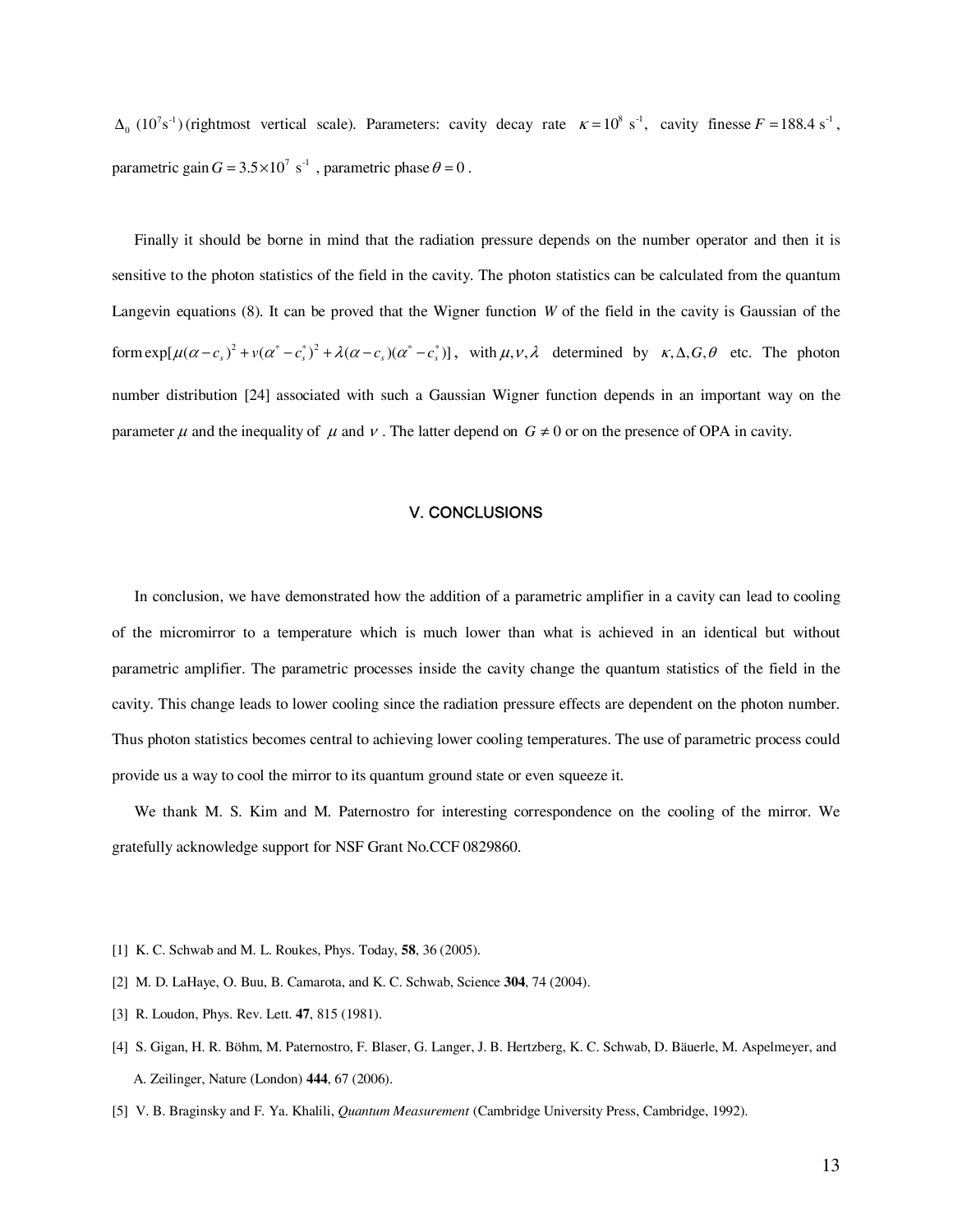- [6] A. Abramovici, W. E. Althouse, R. W. P. Drever, Y. Gürsel, S. Kawamura, F. J. Raab, D. Shoemaker, L. Sievers, R. E. Spero, K. S. Thorne, R. E. Vogt, R. Weiss, S. E. Whitcomb, and M. E. Zucker, Science **256**, 325 (1992).
- [7] S. Bose, K. Jacobs, and P. L. Knight, Phys. Rev. A **59**, 3204 (1999).
- [8] W. Marshall, C. Simon, R. Penrose, and D. Bouwmeester, Phys. Rev. Lett. **91**, 130401 (2003).
- [9] S. Mancini, D. Vitali, and P. Tombesi, Phys. Rev. Lett. **80**, 688 (1998).
- [10] P. F. Cohadon, A. Heidmann, and M. Pinard, Phys. Rev. Lett. **83**, 3174 (1999).
- [11] D. Kleckner and D. Bouwmeester, Nature (London) **444**, 75 (2006).
- [12] M. Poggio, C. L. Degen, H. J. Mamin, and D. Rugar, Phys. Rev. Lett. **99**, 017201 (2007).
- [13] C. H. Metzger and K. Karrai, Nature (London) **432**, 1002 (2004).
- [14] A. Naik, O. Buu, M. D. LaHaye, A. D. Armour, A. A. Clerk, M. P. Blencowe, and K. C. Schwab, Nature (London) **443**, 193 (2006).
- [15] O. Arcizet, P. -F. Cohadon, T. Briant, M. Pinard, and A. Heidmann, Nature (London) **444**, 71 (2006).
- [16] M. Paternostro, S. Gigan, M. S. Kim, F. Blaser, H. R. Böhm, and M. Aspelmeyer, New J. Phys. **8**, 107 (2006).
- [17] S. Gröblache, S. Gigan, H. R. Böhm, A. Zeilinger, and M. Aspelmeyer, Europhys. Lett. **81**, 54003 (2008).
- [18] L. A. Wu, M. Xiao, and H. J. Kimble, J. Opt. Soc. Am. B **4**, 1465 (1987).
- [19] L. A. Wu, H. J. Kimble, J. L. Hall, and H. Wu, Phys. Rev. Lett. **57**, 2520 (1986).
- [20] B. Yurke, Phys. Rev. A **29**, 408 (1984).
- [21] Y. J. Lu and Z. Y. Ou, Phys. Rev. Lett. **88**, 023601 (2001).
- [22] M. Wolinsky and H. J. Carmichael, Phys. Rev. Lett. **60**, 1836 (1988).
- [23] H. Deng, D. Erenso, R. Vyas, and S. Singh, Phys. Rev. Lett. **86**, 2770 (2001).
- [24] G. S. Agarwal and G. Adam, Phys. Rev. A **39**, 6259 (1989).
- [25] G. S. Agarwal, Phys. Rev. Lett. **97**, 023601 (2006).
- [26] H. L. Ma, C. G. Ye, D. Wei, and J. Zhang, Phys. Rev. Lett. **95**, 233601 (2005).
- [27] C. K. Law, Phys. Rev. A **49**, 433 (1994).
- [28] C. K. Law, Phys. Rev. A **51**, 2537 (1995).
- [29] H. B. G. Casimir, Proc. Kon. Ned. Akad. Wet. **51**, 793 (1948).
- [30] S. Mancini and P. Tombesi, Phys. Rev. A **49**, 4055 (1994).
- [31] V. Giovannetti and D. Vitali, Phys. Rev. A **63**, 023812 (2001).
- [32] C. W. Gardiner and P. Zoller, *Quantum Noise* (Springer-Verlag, Berlin, 1991).
- [33] D. F. Walls and G. J. Milburn, *Quantum Optics* (Springer-Verlag, Berlin, 1998).
- [34] A. Dorsel, J. D. McCullen, P. Meystre, E. Vignes, and H. Walther, Phys. Rev. Lett. **51**, 1550 (1983).